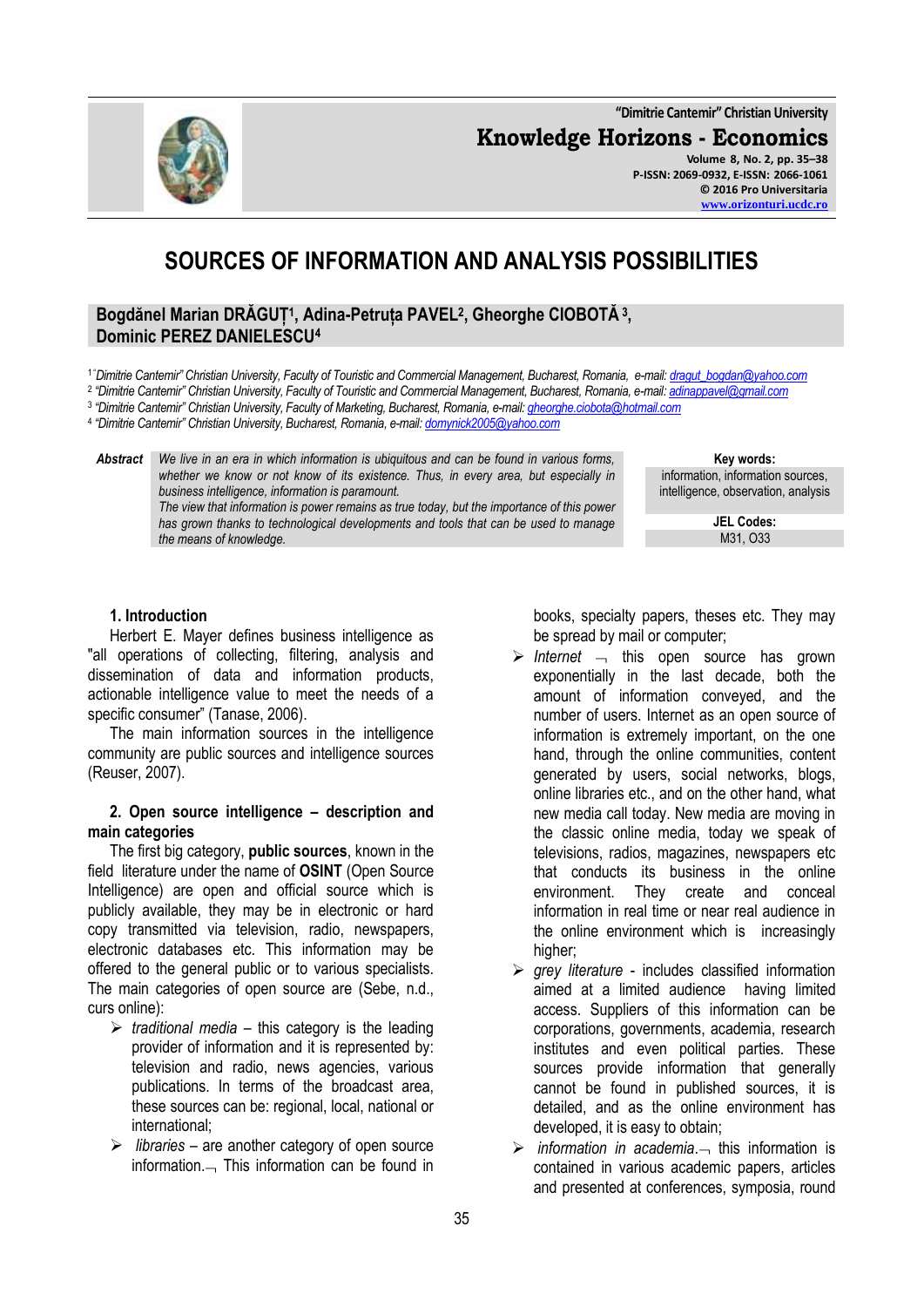tables, etc. Official figures have as sources: various government reports, demographic statistics, legislative debates, press conferences and information from professional and academic backgrounds;

 *individual or group data*, are represented by various handwritten data, painted, listed, such as graffiti, flyers, brochures, posters, photographs, so on.

The OSINT analysis is a critical strategic capacity for the decisional factors, by providing a general image of the context as well as warnings in terms of the major aspects of the security agenda, so that these decisional factors can set and, especially, implement policies designed to ensure long-term advantage over competitors (Romanian Intelligence Service, n.d., p.2).

The multitude of the opened sources make information circulates and spread rapidly. Under this context, a good information analyst of open sources has the mission to evaluate the media stream, thus building up the image of perspective through the connected events and through showing risks (Romanian Intelligence Service, n.d.).

# **3. Secret sources and ways of gathering intelligence information**

From the second category, representing secret sources, one can find human and technical sources.

The human secret sources also called **HUMINT** (Human Intelligence) in the field literature represent a way to collect information from people, as well as a platform to gather data and information (Axente, 2005). One can say that HUMINT is a form of collecting information from human sources such as individuals who accept to look for and provide information by guaranteeing identity and secret on the link set with the information service (Troncota *et al.*, 2014).

In such category, information are collected through any of the five senses of the individual, by seeing, hearing, tasting, smelling, and touching. The human secret sources represent the most complex part of the activity of any information service. Behind the technological progress and the OSINT development (Open Source Intelligence), a human support is essential to collect and check national security information (Romanian Intelligence Service, n.d.).

The selection and training activity of officers who work as human resources is critically important, as they need to prove a high intelligence.

Technical secret sources are represented by integrated systems which are made of different technical means – optic, electronic, mechanic, audiovideo, photo, physical and chemical – or of a combination of all these, used to intercept, capture or

process any information. These sources are: the operative supervision, radio electronic research, information investigations, secret assertion, operative report and exchange of information of similar structures of all allies. In general, they use such means of getting information exceptionally, only after exhaustion of all the other means and specific methods (Romanian Intelligence Service, n.d.).

In the literature field practice, the following names are used (Troncota *et al.,* 2014):

- COLINT (Cooperation Lison Intelligence) representing information gathered through connection and cooperation operations;
- IMINT (Imagery Intelligence) which is information gathered from sources specialised in proceeding image;
- **PHOTIN** (Photographic Intelligence) in which information is gathered based on photo, video supervision;
- RADINT (Radar Intelligence) in which information is gathered by means of radar;
- SIGINT (Signal Intelligence) in which information comes from sources in an electromagnetic spectrum;
- COMINT (Communication Intelligence) with information coming through interception of communication and data traffic;
- ELINT (Electronic Intelligence) with information coming through electromagnetic traffic not belonging to communication.

The mostly used ways to gather HUMINT information are:

- **-** Observation which represents the direct supervision of the studied objective, either directly, or by means of some optic devices, both by day and night. This is a passive exploratory or descriptive method in which the observer does not interact directly with the observed factor (Cătoiu, 2002), he does not communicate directly with the latter, thus not implying special risks.
- **Listening** is a way to gather information through the direct use of the hearing organs or, directly, by means of the modern listening technology. The gathered information is varied, and the value is in direct ratio with the information value of the listened person.
- **Investigation** is the active way to gather information from persons who know or have access to data of interest based on well motivated discussions.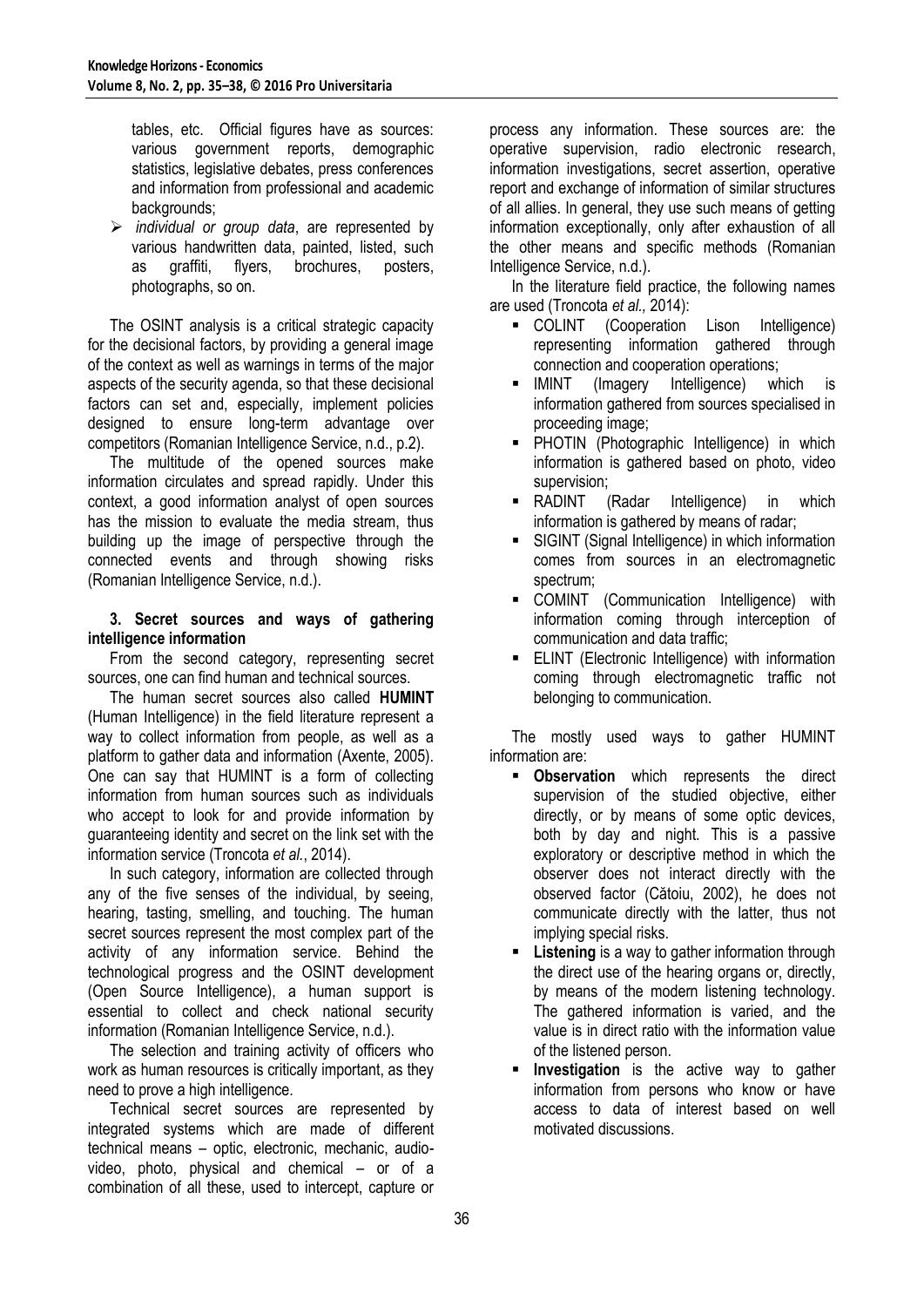### **4. Methods and techniques for intelligence analysis**

The present concern in the field of systematization and theory of the activity of information analysis is focused on the idea that the intelligence analysis should avoid empiric approaches and should come back to the scientific approach to involve measuring, calculus, comparisons in terms of quantity and quality, explanations and anticipation, given the selected analytical matrix (Nițu, 2011, p.46).

The intelligence analysis also implies the use of both scientific methods and techniques which ensures a scientific aspect as well as imagination and intuition, elements which characterised the analyst, inborn features which can be obtained and trained in time.

Thus, we may say that the intelligence analysis activity is, on one side, a science, as it needs scientific methods and techniques of qualitative and quantitative nature, by applying and respecting certain stages and, on the other side, it is an art as it requires that the intelligence analyst should get a series of cognitive features which represents the bases to extract correct information for the decisional factors.

The analysis is a filter, connection and objective interpretation process of the data gathered from secret or open sources which is essential in any activity of any information service.

Below are presented the most important steps to be followed by the analyst of secret information in order to obtain information as it comes out from the specialism theory.

**Problem assertion** – it is the first and the most important step in the analysis of the intelligence data process, as it traces the limits of the domain given the topic relevance (selected by the analyst or required by the beneficiary), also the variables of the operational context and the objective limits to characterise both the gathered data and the initial approach of the beneficiary in terms of the chosen topic (Nițu, 2011, p.49).

During this step, it is critically important that the analyst should understand the expectation and needs of the beneficiary, so that there should be a permanent and direct communication at this stage, for the better orientation of the analytical procedures.

A correct and accurate definition of the matter generates the premises of initialising a valuable research and analysis, but an unclear presentation of the matter might tend to lead to numerous difficulties in supporting scientific hypotheses in sustaining factual elements which are relevant, or in extracting only those favorable arguments in sustaining some false hypotheses.

**Generating research hypotheses** – in the intelligence analysis, all the plausible hypotheses should be taken in consideration in terms of a certain matter. In order to avoid any preconceptions of the analyst, alternative hypotheses could be used, such as:

- *Situational logics* through which an analysed situation is perceived like a unique configuration of facts, connections and factors which need a lot of understanding in the context of manifestation, thus trying the most exact identification of the ratio between cause and effect, or of the relation between means and goal when it refers to intentional subjective behaviour (Nițu, 2011, p.49). Thus, starting from a serious of already known elements about the analysed situation, the research officer should try to identify a series of antecedents and logical consequences of the case, by setting a scenario to explain both the analysed case origin as well as to anticipate some possible evolutions;
- *Applying the "acknowledged theory*". This theory says that if a situation gets a certain sets of condition, it may develop, most probably, following a similar scenario to those already stated by the initial elements, of the same origin;
- *Comparison with antecedents* consists in considerations on a long term some situations and evaluations coming from the case history in order to fill up the gaps of the present.

**Selecting information** – At this stage, the analyst should select the gathered information taking into account the relevance and their evaluation in testing hypotheses. Moreover, the analyst should not limit himself only at the available data, he should intervene in directing information if this is imposed, just to be able to evaluate an ever larger number of possible hypotheses, including those from different regions the issuer did not consider.

**Evaluating hypotheses –** In practice, the rigorous selection of hypotheses is necessary to discourage the analyst's temptation to evaluate a "convenient" analysis by using empirical arguments or counterproductive strategies, among which (Nițu, 2011, p.51):

- *Satisfactory hypotheses* selecting first hypothesis which seems to be "good enough", in spite of examining all the possible variants in order to find out the optimal one, in a real way;
- *Superficial hypotheses temptation* ignoring major hypotheses, really significant ones and concentrating on a restricting set of hypotheses regarding marginal issues of the analysed case;
- *Comfortable option* assuming uncritically the considered hypotheses to have the largest support;